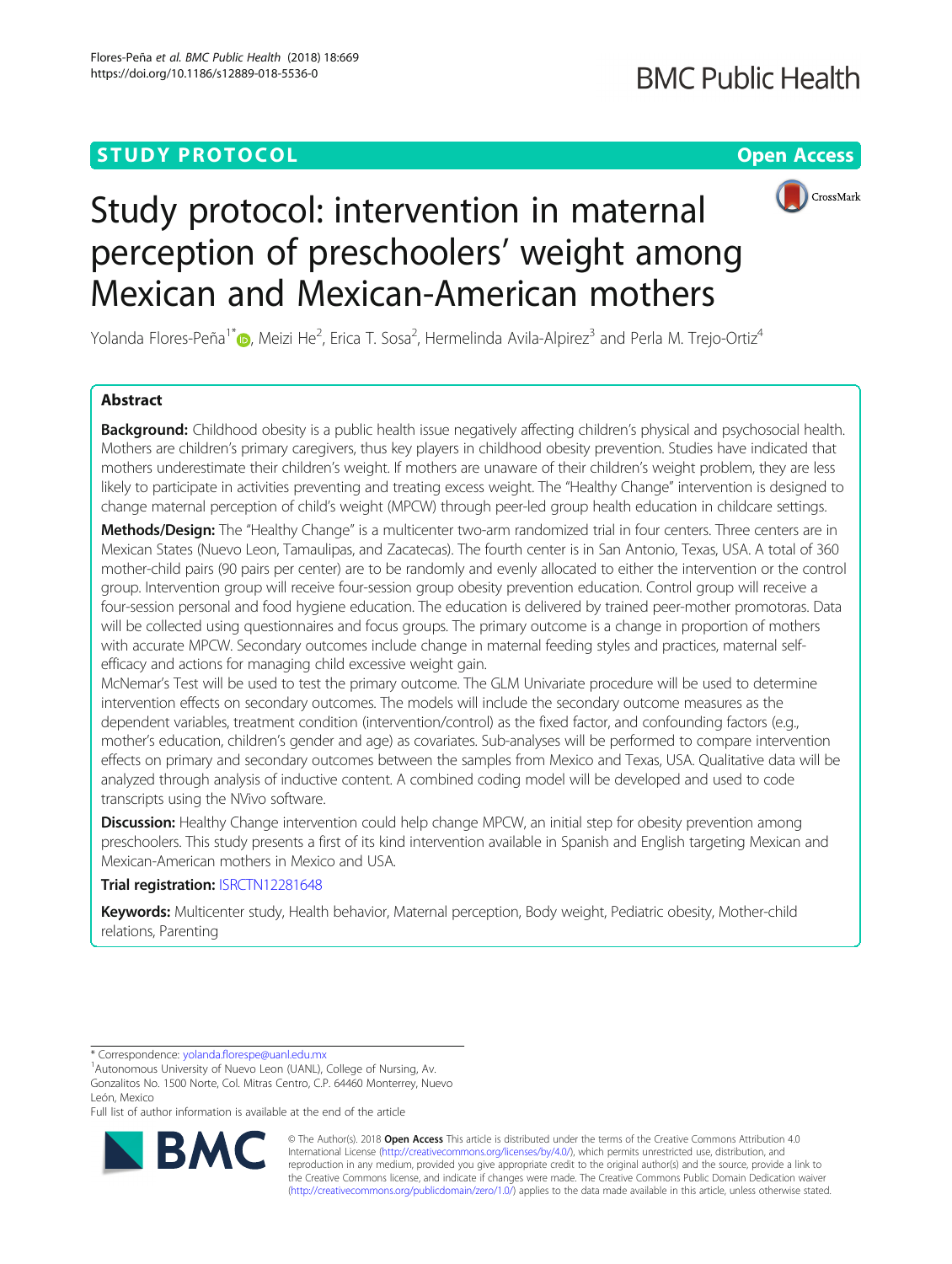# Background

Childhood obesity is a worldwide epidemic that disproportionally affects certain racial/ethnic groups [[1\]](#page-5-0). Mexico is among the countries with the highest prevalence of childhood obesity [[2](#page-5-0), [3\]](#page-5-0). Obesity is more prevalent in Mexican-American children than their white counterparts in the United States of America (USA) [\[4](#page-5-0)]. Childhood obesity has been found to increase health risks, e.g. hyperlipidemia, hypertension and abnormal tolerance to glucose. In addition, it has been documented that overweight (OW) preschoolers were four times more likely to become obese (OB) adolescents than their normal weight counterparts [[4\]](#page-5-0). Given the consequences of overweight and obesity on physical and psychosocial health, as well as the heavy economic burden on health care, Public Health interventions are urgently needed to fight this epidemic in both USA and Mexico [\[5](#page-5-0)].

Obesity is a multi-faced etiological disease with risk factors such as genetic predisposition  $[6]$ , increased energy consumption, sedentary lifestyle, poor socio-economic status, as well sociocultural factors and false beliefs about childhood obesity [\[7,](#page-5-0) [8\]](#page-5-0). Unlike adults, children cannot choose the environment in which they live or the food they eat [\[9](#page-5-0)]. Mothers are influential in shaping life habits of young children, thus important agents for childhood obesity prevention  $[10, 11]$  $[10, 11]$  $[10, 11]$  $[10, 11]$ . However, research has shown that mothers of young children, do not perceive overweight or obesity as a health threat. Instead, they prefer chubby children [\[12,](#page-5-0) [13\]](#page-5-0). In Mexico, a study on mothers and children residing in 5 northeastern states found that 68% of mothers of overweight children and 75% of mothers of obese children underestimated their preschoolers' body weight [[14](#page-5-0)]. In addition, Mexican and Hispanic mothers exert control and discipline that could lead to over consumption of foods and increased obesity risk [[15](#page-5-0), [16\]](#page-5-0). More problematic, when mothers were not aware of their children's overweight status, they had a lower selfefficacy to manage behaviors related to their child's weight in comparison to mothers of normal weight children [[17](#page-5-0), [18\]](#page-6-0). Such research findings highlight the need for correcting mothers' misperception of their children's overweight status as the first step for obesity [[8](#page-5-0), [19,](#page-6-0) [20\]](#page-6-0).

Childhood obesity prevention programs should incorporate strategies targeting mothers' misperception of their children's weight status. A study conducted in Iran documented the impact of an educational intervention on maternal perception of school children's weight. The study showed a significant increase in the capacity of mothers to recognize their children's obese weight status [[21\]](#page-6-0). Interventions to prevent and treat OB in preschool Mexicans are scarce and have been directed to diet and exercise, showing little effect or none [[22\]](#page-6-0). Also in these interventions, maternal perception of children's weight has not been evaluated (MPCW) prior to incorporate participants in the intervention programs. As such, the "Healthy Change" intervention is designed to change maternal misperception of her child's weight (MPCW) through peer-led parental education in childcare settings.

# **Methods**

# Aims

This pilot study aims to develop and test the effects of the "Healthy Change" intervention on changing maternal perception of preschoolers' weight status among Mexican mothers in México, and Hispanic mothers in San Antonio, Texas. Specific objectives are 1) To test the feasibility of "Healthy Change" intervention when implemented in a childcare setting; 2) To assess the effect of "Healthy Change" intervention on changing maternal perception of their preschoolers' weight status; and 3) To assess the effect of the "Healthy Change" intervention on changing parenting style, maternal attitude, self-efficacy and practice toward raising healthy weight children.

# Trial design

The "Healthy Change" study is a multicenter two-arm randomized trial with four research sites, three in Mexico: a) Nuevo León, b) Tamaulipas, and c) Zacatecas, and one in San Antonio, Texas, USA. At each site, two childcare centers are randomly assigned to either the intervention or the attention control group. A total of 360 pairs of preschoolers and their mothers, i.e., 90 pairs per site, are recruited for the trial. Intervention participants will receive a four-weekly group education focusing on maternal perception of children's bodyweight that facilitate healthy behavioral changes for the family. Control participants will receive a four-session group education on food hygiene and first aids as attention control. The outcomes include change in the proportion of mothers who accurately estimate their children's weight categories, change in feeding style, maternal self-efficacy and actions taken in managing the child's excessive weight gain. Data are to be collected at baseline and the end of the four-week group education from both groups. The study began on 08–29-2015, and will end on 11–20-2018.

# Study setting

The study will be conducted in childcare settings, i.e., kindergarten classes in Mexico and Head Start Centers in Texas, USA.

# Sample size and statistical power

The primary outcome of this intervention will be the proportion of mothers who adequately estimate their child's weight status. Assuming the intra-class correlation coefficient (ICC) of 0.03, to detect a change of mother's accurate estimation of children's weight status from 50 to 70% with 80% power, 37 mother-child pairs would be required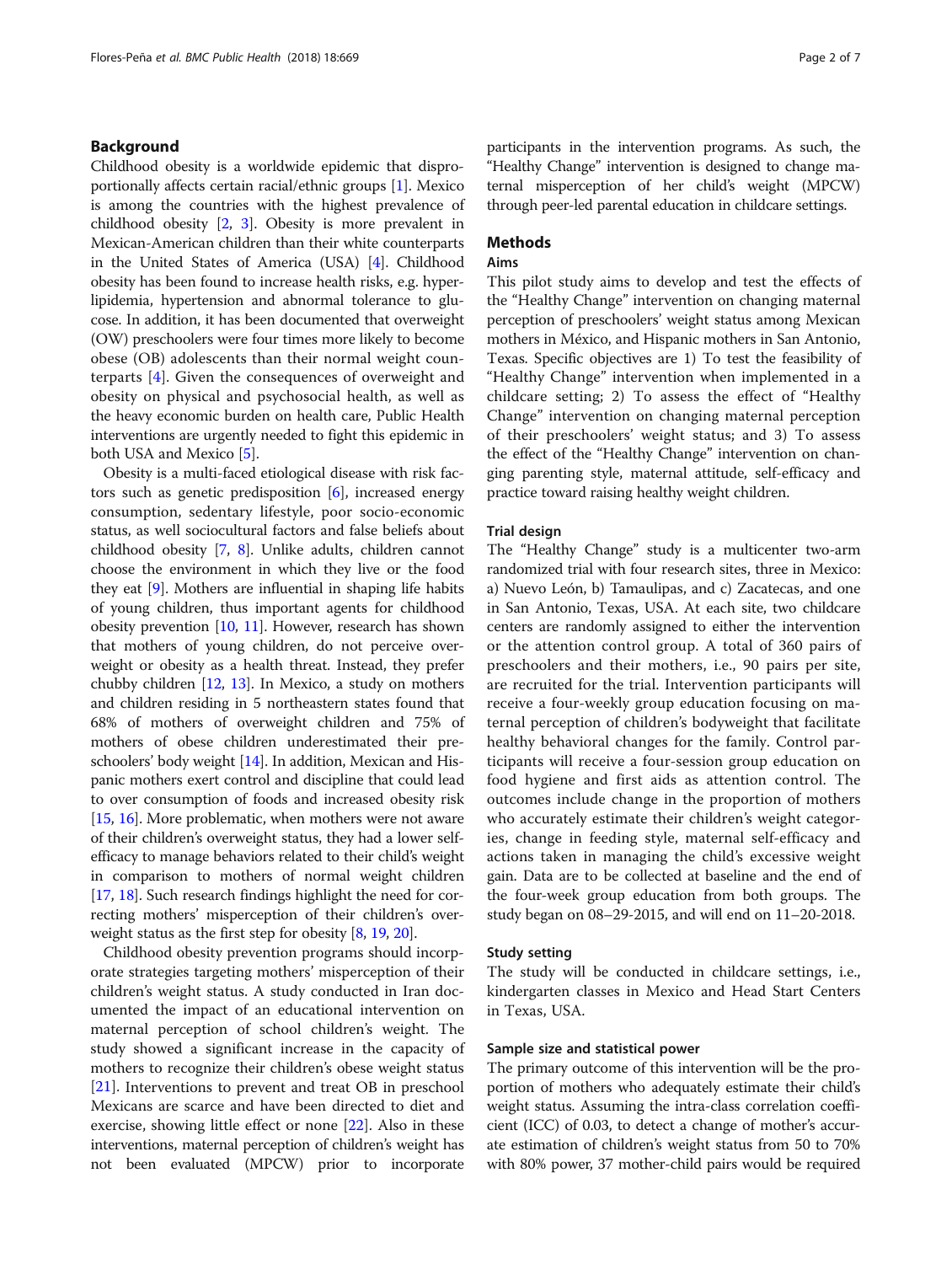per research center per arm [[23\]](#page-6-0). Accounting for a 15% attrition rate, each research site will enroll 45 pairs of mothers and children for the intervention and another 45 pairs for the control group. The total sample size for this four-center trial will be 360 pairs of mothers and children.

# Childcare center recruitment and randomization

Each research site will recruit a total of 90 pairs of preschoolers and their mothers with 45 pairs in the intervention and 45 pairs in the control group. Each research site initially recruits two childcare institutions with similar size and demographic profiles to participate in the study. The administrators of these centers are informed of the possibility of being assigned to either the intervention or the control group. Prior to participant recruitment, the two or three childcare institutions at each research center are randomly assigned to one of the two treatment groups using a random number table. In the event that an insufficient sample is recruited from the participating centers, a third center will be added to ensure adequate sample in the designated group.

# Participant inclusion and exclusion criteria

Mothers of Mexican descent, along with their preschoolers between the age of 3 and 5 years old enrolled in participating childcare centers are eligible for the study. Preschoolers.

# Participant recruitment

Participants will be recruited through meetings, flyers, and take-home letters. Interested parents will be screened for study eligibility and informed consent will be obtained prior to data collection.

# Intervention

The intervention "Healthy Change" is informed by the Social Cognitive Theory (SCT) [[24\]](#page-6-0). SCT describes human behavior as a dynamic and reciprocal interaction of personal factors, behavior, and the environment [\[24\]](#page-6-0). Based on the SCT, Healthy Change intervention strategies focus on cognitive and behavioral skills to enable mothers to take actions in managing their child's weight. The application of Social Cognitive Theory Concepts is shown in Table 1. The Healthy Change intervention curriculum consists of four sessions: 1) Understanding excess weight and obesity as a health problem and current and future health consequences; 2) How is my child's weight?; 3) Maternal feeding styles and physical activity; and 4) I can!, which includes strategies to management child's health behaviors.

Attention control is considered a valid control condition when conducting trials of social-behavioral interventions such as Healthy Change. We developed an attention control curriculum with a similar dose of group education entitled: "Hygiene and Health Promotion". The four weekly group sessions cover the following topics: 1) The mother as her child's hygiene promoter; 2) Hygiene and food safety at home; 3) Best ways to store food in your kitchen; and 4) Accident prevention at home and surrounding areas.

Each session for both groups will last about 90 min and will be held in a room within the participants' own childcare institution. Both the Healthy Change and Hygiene and Health Promotion curriculum are available in two languages, Spanish and English. In Mexico, the content is delivered in Spanish. In the USA, mothers select the language of their preference for group education.

Table 1 Social Cognitive Theory (SCT) Concepts and Components of "Healthy Change" Intervention Group

| Concepts of SCT                                                                                                                            | Intervention strategies                                                                                                                                                                                                                                                                                                                                                                                                                                                    |
|--------------------------------------------------------------------------------------------------------------------------------------------|----------------------------------------------------------------------------------------------------------------------------------------------------------------------------------------------------------------------------------------------------------------------------------------------------------------------------------------------------------------------------------------------------------------------------------------------------------------------------|
| Reciprocal determinism: explore personal and environmental factors<br>that can contribute to the change of cognition and behavior.         | -Investigate the maternal beliefs related to OW-OB<br>-Etiology of obesity: genetic factors and environmental<br>-Present and future health effects of OW-OB<br>-Recognize signs indicating that a child is OW-OB<br>-Image perceived vs actual image                                                                                                                                                                                                                      |
| Self - efficacy: Increase Self-efficacy to manage child's life style<br>behaviors related to weight.<br>Modeling - learning by observation | - Explore achievements that have been reached in management child's<br>life style behaviors related to weight and techniques which could be<br>generalized as desired behaviors.<br>- Ask the mother to comment an attempt which failed and explore<br>individual and environmental factors that might have contributed<br>in this attempt failed.<br>- Teaching strategies of calm moment and time out.<br>- Ask the mother that practice strategies and provide feedback |
| Behavioral capacity: providing opportunities for the mother to master<br>necessary skills                                                  | - Together, identify actions that can be performed to manage child's life<br>style behaviors related to weight.                                                                                                                                                                                                                                                                                                                                                            |
| Reinforcement: Increase the expectations of outcomes' behavior<br>Reinforcing positive behaviors.                                          | - Together, identify maternal feeding style and feeding practices of the<br>participating mothers.<br>- To identify factors of which contribute to the increase of child's weight.<br>- Teaching the participating mother practices that contributes to a<br>healthy child's weight.                                                                                                                                                                                       |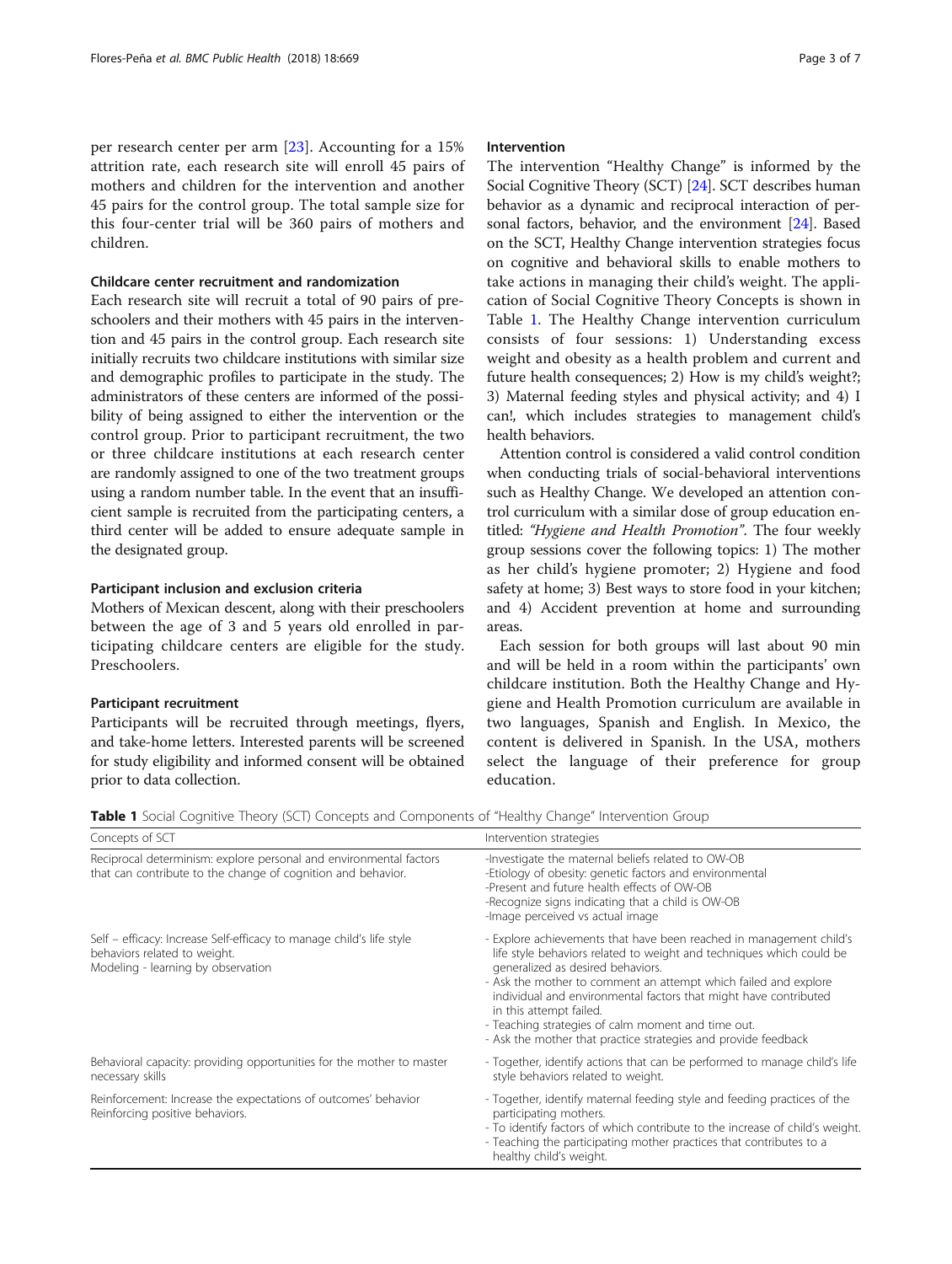# Procedure to implement the intervention

The Healthy Change study uses a train-the-trainer model for intervention delivery. Each research site director is responsible for identifying and recruiting Promotoras from the participating childcare centers. To qualify, a Promotora must have a child enrolled at the participating childcare center. Promotora training includes 6 h of face-to-face training on the overall study, each session's content, take home activities, and interpersonal communication skills. Promotoras take and must pass a certification exam in order to qualify for delivering the parent sessions. If she does not pass the exam, she will receive remediation and will be asked to retake the exam. Promotoras who do not pass the exam on the second attempt will not qualify to serve as Promotoras for the study.

The intervention includes Promotora-led sessions held in the classroom. Promotoras will use an English or Spanish facilitator guide to deliver the content. Promotoras have access to a projector and screen, whiteboard and markers or chalk, pencils, sheets and participant rosters.

# Evaluation methods

# **Process evaluation**

Process evaluation Process evaluation of the intervention will include multiple data sources including, but not limited to, session duration, attendance, and context. Research personnel will observe a random group education session to assess delivery using a Healthy Change Fidelity Checklist. Focus groups will be conducted with up to 12 participating mothers in the intervention group at each research site at the end of the intervention. Program participants will be invited to participate in these group discussions on the day of the endpoint questionnaire. At least one focus group will be held at each participating center. An external experienced moderator along with a co-facilitator will use a semi-structured interview guide to facilitate each focus group. All focus group meetings will be audiorecorded and transcribed verbatim. The recordings will be transcribed and imported into NVIVO software for analysis [[25\]](#page-6-0).

# **Outcome evaluation**

Baseline and post-intervention data will be collected on all participants. Each mother will receive 25 USD at the end of the intervention for their participation in the data collection. The primary outcome of this study is the proportion of mothers who accurately estimate their children's weight status. Maternal perception of child's weight is measured using the Parents' Perceptions about Their Child's Appearance and Health Questionnaire [[19](#page-6-0)]. Mothers are asked to indicate their child's weight status from 5 response options: "underweight", "a little

underweight", "about the right weight", "a little overweight", or "overweight" (MPCW by words). Mothers also checked one of the body sketches (MPCW by image) in the age range 2 to 5 years old [\[19,](#page-6-0) [26\]](#page-6-0).

Secondary outcomes include:

- a) Change in the maternal feeding styles. Maternal feeding styles is measured using the Caregiver Feeding Style Questionnaire. The questionnaire consists of 19 questions grouped in two dimensions: demandingness and responsiveness. Subsequent calculation of the median of both dimensions places participants in one of the four styles, i.e., authoritative, authoritarian, indulgent, or uninvolved [\[16](#page-5-0)].
- b) Increased self-efficacy score of maternal influencing on children's health behavior. Mothers rate their confidence on a 5-point Likert scale ranging from "strongly disagree" to "strongly agree" on these two statements: "I can influence my child's food choices" and "I can influence my child's amount physical activity" [[27](#page-6-0)].
- c) Improved score of family nutrition and physical activity. The Family and Nutrition and Physical Activity (FNPA) screening tool is used to assess mothers' practices that may predispose children to becoming overweight [[28](#page-6-0)]. The FNPA tool consists of 20 questions assessing family meals, family eating practice, food and beverage choices, material feeding restriction/ reward practice, child's screen and activity time, sleep schedule, family activity routine and healthy environment [[28](#page-6-0)]. Each question has four options: i.e.,"Never/Almost Never","Sometimes","Often", and "Very Often/ Always" [\[28\]](#page-6-0).
- d) Reduction or maintenance of the child's BMI and BFP: The child's weight is measured by Seca Scale 813 and height by Seca stadiometer 214, the BFP is measured by bioelectrical impedance by InBody 230.

Maternal BMI is assessed as a medicating factor. The maternal weight is measured using Seca scale 813 and the height with stadiometer SECA 214. Subsequently, the maternal BMI is calculated and classified as: low weight (< 18.5), normal weight (18.5–24.9), pre-OB (25.0 to 29.9), OB I (30.0–34.9), OB II (35.0–39.9) and OB III (> 40) [[29\]](#page-6-0). Maternal body fat percentage (BFP) will be measured by bioelectrical impedance by InBody 230.

A self-administered questionnaire is used to collect socio-demographic data, e.g., age, education level, marital status, monthly family income and child's age and sex, as well as degree of acculturation using the Scale of Acculturation of the Hispanic for participants in Texas, USA [[30\]](#page-6-0).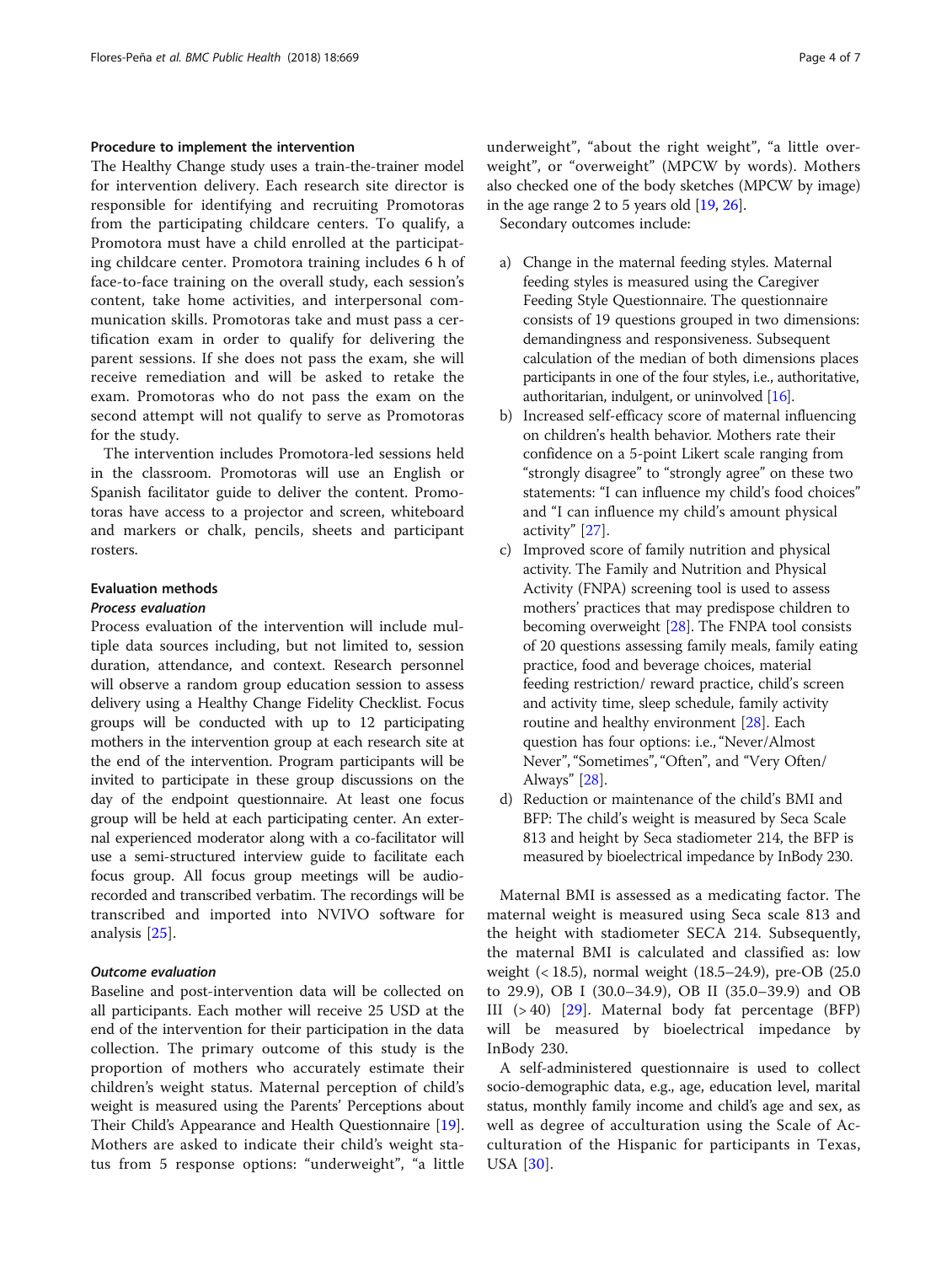# Data analysis

Researchers will analyze qualitative data from the focus groups using inductive content analysis [[25](#page-6-0)]. A team approach will be utilized to analyze data with a minimum of three researchers independently reviewing each transcript and identifying emerging themes. The team will then convene to discuss, compare, and merge themes to develop a coding template. NVivo software will be used to assist in data organization.

The quantitative data will be analyzed in Statistical Package for the Social Sciences (SPSS) version 23. WHO Anthro (version 3.2.2, January 2011) and macros will be used to calculate children's age- and gender- specific BMI percentile and children will be classified by the World Health Organization | BMI-for-age chart: malnutrition (percentile < 3), low weight ( $\geq$ 3 and < 15), normal weight (≥15 and < 85), OW (≥85 but < 97), and OB (≥97) [[31](#page-6-0)]. The rate at which mothers accurately classify their children's weight status will be calculated in two ways, i.e., by words or by images. Accurate MPCW by words will be defined as show in Table 2.

With regard to the MPCW by image test, an accurate perception is defined when mothers of underweight and normal weight children select an image smaller than the average image or when mothers of children with OW-OB select the average or a larger image.

McNemar's Test will be used to test the primary outcome measure, i.e., intervention effect on change in proportion of mother's accurate recognition of their preschooler's weight status. The GLM Univariate procedure will be used to determine intervention effects on secondary outcomes e.g., scores of mother's self-efficacy, feeding practices and children's BMI percentiles and fat%. The models will include the secondary outcome measures as the dependent variables, treatment condition (intervention versus control) as the fixed factor, and confounding factors (e.g., mother's education level, children's gender and age) as covariates. Sub-analyses will be performed to compare intervention effects on both primary and secondary outcomes between the samples from Mexico and Texas, USA.

Table 2 Accurate MPCW by words

| Children's actual weight status by BMI<br>percentile                      | MPCW by words                              |
|---------------------------------------------------------------------------|--------------------------------------------|
| Malnutrition $(<$ 3 percentile) Low weight<br>$(≥ 3$ and < 15 percentile) | "underweight" or "a little<br>underweight" |
| Normal weight ( $\geq 15$ and < 85 percentile),                           | "Normal weight"                            |
| Overweight ( $\geq$ 85 but < 97 percentile)                               | "A little overweight"                      |
| Obese $(297)$                                                             | "Overweight"                               |

# Ethics and dissemination

This project has been reviewed, approved and registered by Ethical Research Committee of College of Nursing of the Autonomous University of Nuevo León (FAEN-P-1144) and for The University of Texas at San Antonio, Institutional Review Board (16-203 N). Written informed consent to participate in the study was obtained from participants, and the mothers' consent for the participation of their children.

All data will be stored in a secured place with access limited to research staff only. All hard copy files will be stored in locked filing cabinets within the laboratory and all electronic files will be stored on password-protected computers. Only the research staff will have access to files and the link connecting names to the issued identity codes. All laboratory staff will undergo rigorous training on data collection, data entry, and data storage procedures to ensure all participant information is protected.

Research records will not be released without a participant consent unless required by law or a court order. The data from participants may be used in publish and/or presentations, but participants' identities will not be disclosed. The information discussed in focus groups, will be audiotaped, and transcribed by a trained research staff for the analysis. All storage of data will take place on password-protected computers that only research staff have access. No information to identify individuals or any institution will be reported. Participant identity, comments, as well as all audiotapes and written records will be kept confidential and secure. All data collected from these focus groups will have names removed upon collection, such that names will not be used at any time during the research process, or the dissemination findings. Following completion of the analysis, all tape recordings will be deleted. Research findings will be published in peer-reviewed journals and communicated to key audiences, including personnel of participants' childcare centers.

# **Discussion**

Childhood OB is one of the most serious public health issues of the twenty-first century. Children with OB are at increased risk of obesity as adults and are more likely to develop chronic health conditions, such as diabetes and cardiovascular disease, at a younger age. It is therefore necessary to implement strategies from childhood to prevent and treat OW-OB paying special attention to parents, given that they not only act as behavior moderators, but also are responsible for the quality and quantity of food made available to their children. When parents are involved in interventions to prevent and treat weight problems in their children, there are more possibilities of achieving satisfactory outcomes.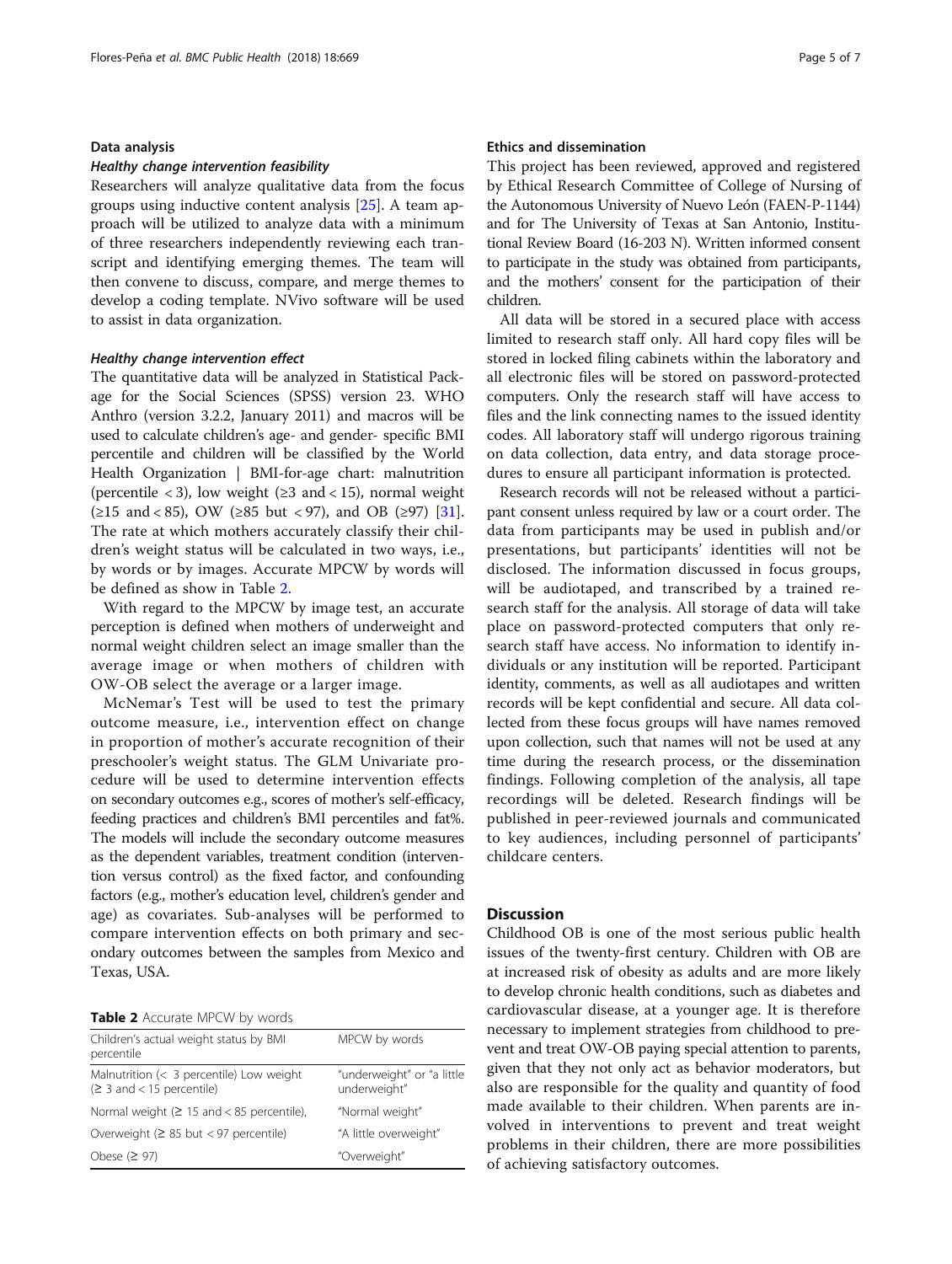<span id="page-5-0"></span>The pilot study aims at correcting Mexican mothers' misperception of their children's weight status as the initial step of obesity prevention. Studies conducted in countries such as the USA, Italy, United Kingdom, Germany and Malaysia have assessed MPCW and found that the majority of mothers of children with OW-OB have misperceptions of their child's weight, and they underestimate it; this misperception could have impact in other parenting strategies related to feeding and physical activity of their child. On the other hand, only one study conducted in Iran documented the impact of an educational intervention on maternal perception of her child's OB in scholar age; therefore, we conduct this research to evaluate the feasibility and effect of "Healthy Change" intervention on MPCW of her pre-school child, through accuracy MPCW post intervention.

This collaborative research endeavor can produce promising outcomes, enabling the team to secure extramural funding for a large-scale randomized controlled trial. The innovative research inquiry will advance our knowledge of employing effective culturally appropriate prevention strategies to curb the childhood obesity epidemic facing both the United States of America and Mexico.

### Abbreviations

BFP: Body fat percentage; BMI: Body mass index; FNPA: Family Nutrition and Physical Activity; ICC: Intra-class Correlation Coefficient; ICC: Intra-class correlation coefficient; MPCW: Maternal perception of her child's weight; OB: Obesity; OW: Overweight; SCT: Social Cognitive Theory; USD: United States dollar

### Acknowledgments

The authors would like to thank the Principal and Teachers of the Childcare Centers, mothers and their preschool children of their participation of this trial. We are also very appreciated of the Promotoras for their contribution to intervention implementation.

## Funding

This work was supported by The Mexico's National Science and Technology Council, grant number 247126, and by Research Support Program 2014 of Kellogg Nutrition and Health Institute.

### Availability of data and materials

The datasets used and/or analyzed during the current study are available from the corresponding author on reasonable request.

### Authors' contributions

YFP, MH, ETS, HAA, PMTO, made substantial contributions to conception, design, acquisition of data, analysis and interpretation. YFP, MH, ETS, HAA, PMTO, have been involved in drafting the manuscript and revising it critically for important intellectual content. YFP, MH, ETS, HAA, PMTO, gave final approval of the version to be published, YFP, MH, ETS, HAA, PMTO, agreed to be accountable for all aspects of the work in ensuring that questions related to the accuracy or integrity of any part of the work are appropriately investigated and resolved. YFP, MH, ETS, HAA, PMTO have read and approved the manuscript final version.

# Ethics approval and consent to participate

This research was performed in accordance with the Declaration of Helsinki and was approved by Ethical Research Committee of College of Nursing University Autonomus of Nuevo Leon (FAEN-P-1144), and for The University of Texas at San Antonio - UTSA Office of Research Integrity - IRB Office (16-203 N). Informed consent to participate in the study was obtained from participants, and the mothers consent the participation of their children.

# Competing interests

The author(s) declare(s) that they have no competing interests.

# Publisher's Note

Springer Nature remains neutral with regard to jurisdictional claims in published maps and institutional affiliations.

# Author details

<sup>1</sup> Autonomous University of Nuevo Leon (UANL), College of Nursing, Av. Gonzalitos No. 1500 Norte, Col. Mitras Centro, C.P. 64460 Monterrey, Nuevo León, Mexico. <sup>2</sup>The University of Texas at San Antonio, College of Education and Human Development, San Antonio 78249, Texas, USA. <sup>3</sup>Autonomous University of Tamaulipas (UAT), College of Multidisciplinary Knowledge, Av, del Maestro y Marte S/N, H. Matamoros 87410, Tamaulipas, Mexico. 4 University of Zacatecas, Academic Unit of Nursing, Carretera Zacatecas - Guadalajara, Km. 6, Ejido la Escondida, Zacatecas 98160, Zacatecas, Mexico.

# Received: 16 October 2017 Accepted: 3 May 2018 Published online: 30 May 2018

### References

- 1. Swinburn B, Sacks G, Hall K, McPherson K, Finegood D, Moodie M, et al. The global obesity pandemic: shaped by global drivers and local environments. Lancet. 2011;378(9793):804–14.
- 2. Albala C, Corvalan C. Epidemiology of obesity in children in South America. Epidemiology of Obesity in Children and Adolescents. 2010:95–110.
- 3. Rivera J, de Cossío T, Pedraza L, Aburto T, Sánchez T, Martorell R. Childhood and adolescent overweight and obesity in Latin America: a systematic review. The Lancet Diabetes & Endocrinology. 2014;2(4):321–32.
- 4. Cunningham S, Kramer M, Narayan K. Incidence of childhood obesity in the United States. N Engl J Med. 2014;370(5):403–11.
- 5. Bomberg E, Birch L, Endenburg N, German AJ, Neilson J, Seligman H, Takashima G, Day MJ. The financial costs, behaviour and psychology of obesity: a one health analysis. J Comp Pathol. 2017;156(4):310–25. https://doi.org/10.1016/j.jcpa.2017.03.007. Epub 2017 Apr 29
- 6. Moreno Aznar L, Pigeot I, Ahrens W. Epidemiology of obesity in children and adolescents. New York: Springer; 2011.
- 7. Gupta N, Goel K, Shah P, Misra A. Childhood obesity in developing countries: epidemiology, determinants, and prevention. Endocr Rev. 2012; 33(1):48–70.
- 8. Sosa E. Mexican American mothers' perceptions of childhood obesity. Health Educ Behav. 2011;39(4):396–404.
- 9. World Health Organization. Global Strategy on Diet, Physical Activity and Health. Societal reasons for the childhood obesity epidemic. Available on: http://www.who.int/dietphysicalactivity/childhood\_why/en/
- 10. Moore SN, Tapper K, Murphy S. Feeding goals sought by mothers of 3-5 year-old children. Br J Health Psychol. 2010;15(Pt 1):185–96. https://doi.org/ 10.1348/135910709X447668. Epub 2009 May 16
- 11. Birch LL, Ventura AK. Preventing childhood obesity: what works & quest. Int J Obes. 2009;33:S74–81.
- 12. Doolen J, Alpert P, Miller S. Parental disconnect between perceived and actual weight status of children: a metasynthesis of the current research. J Am Acad Nurse Pract. 2009;21(3):160–6.
- 13. Rietmeijer-Mentink M, Paulis W, van Middelkoop M, Bindels P, van der Wouden J. Difference between parental perception and actual weight status of children: a systematic review. Maternal & Child Nutrition. 2012;9(1):3–22.
- 14. Flores-Peña Y, Avila-Alpirez H, Trejo-Ortiz PM, Ugarte-Esquivel A, Cárdenas-Villarreal VM, Gallegos-Martínez J, et al. Homogeneity of maternal perception of her Child's weight in northeastern México. Anthropologist. 2014;17:991–1001.
- 15. Flores-Peña Y, Ortiz-Félix R, Cárdenas-Villarreal V, Ávila-Alpirez H, Alba-Alba C, Hernández-Carranco R. Maternal eating and physical activity strategies and their relation with Children's nutritional status. Rev Lat Am Enfermagem. 2014;22(2):286–92. https://doi.org/10.1590/0104-1169.3415. 2414. English, Portuguese, Spanish
- 16. Hughes S, Anderson C, Power T, Micheli N, Jaramillo S, Nicklas T. Measuring feeding in low-income African–American and Hispanic parents. Appetite. 2006;46(2):215–23.
- 17. West F, Sanders M. The lifestyle behaviour checklist: a measure of weightrelated problem behaviour in obese children. Int J Pediatr Obes. 2009;4(4): 266–73. https://doi.org/10.3109/17477160902811199.